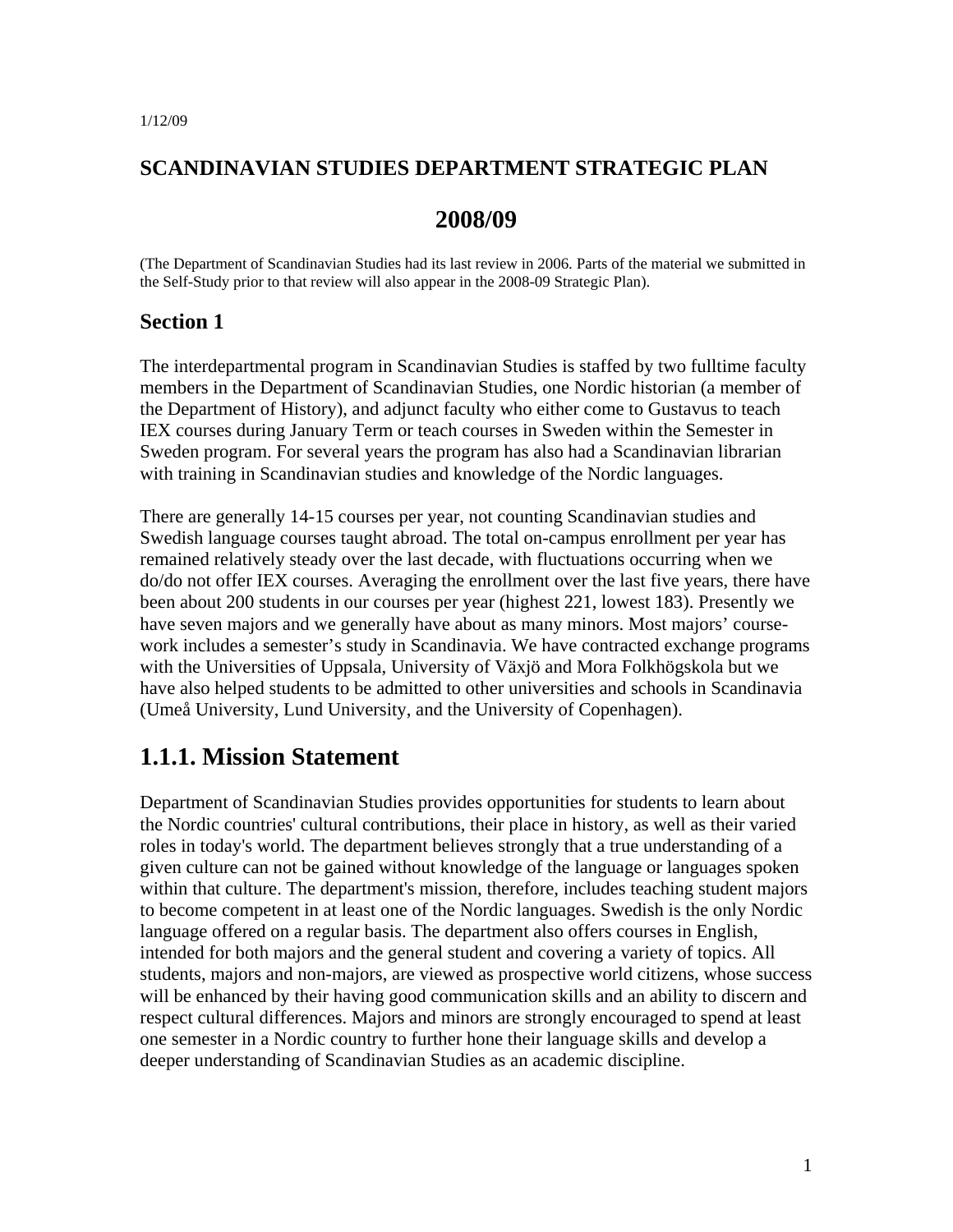### **VISION**

- Interdisciplinarity, integration with other Gustavus programs and alignment with the mission and goals of the College should remain the cornerstones of the Department's efforts.
- The Department's course offerings should continue to have a dual focus. There should be language and literature courses in Swedish, and there should be literature and culture courses, taught in English, with a broad curricular approach.
- We want the department to remain a bridge between the College and the Nordic area, nurturing the many ties we have and establishing new ones.
- We want to assure that the Gustavus community at large is provided with a variety of expressions of Nordic culture and interpretations of current events and changes in the Nordic world.
- The strength of Gustavus as a liberal arts college in the future, we believe, will rest not only on having excellent over-all programs but also on an ability to demonstrate a distinctive "Nordic" identity, an identity that is unique and organic and not ephemeral or artificial.
- As identity is both organic and dynamic, a strong and multi-faceted Scandinavian studies program will interpret, define and refine this identity.
- Scandinavian studies faculty on campus want to continue their roles as fully integrated teachers within the Gustavus liberal arts program but also contribute to making Gustavus distinctive because of its unique connections with the Nordic countries, particularly Sweden. They will do so aided by students who have studied in the Nordic countries and by the College's connections in Scandinavia - students who come here from Sweden and other Nordic countries, alumni in Sweden, visiting faculty from Sweden and Swedish partners in the *Semester in Sweden* program.

### **GOALS:**

• The teaching of Swedish language is central to the Department's mission. We want our students to understand that knowing the functions, mechanics and idiosyncrasies of language/s/ leads to greater cultural literacy. We wish that Gustavus had a three-semester language requirement for us teachers and for our students to more easily reach our goals. With the existing two-semester language requirement, however, our goal is to maximize the effectiveness of beginning language teaching and design ways to recruit students for the beginning classes and then make them see the benefits of continuing with second and third year classes (initiative # 2).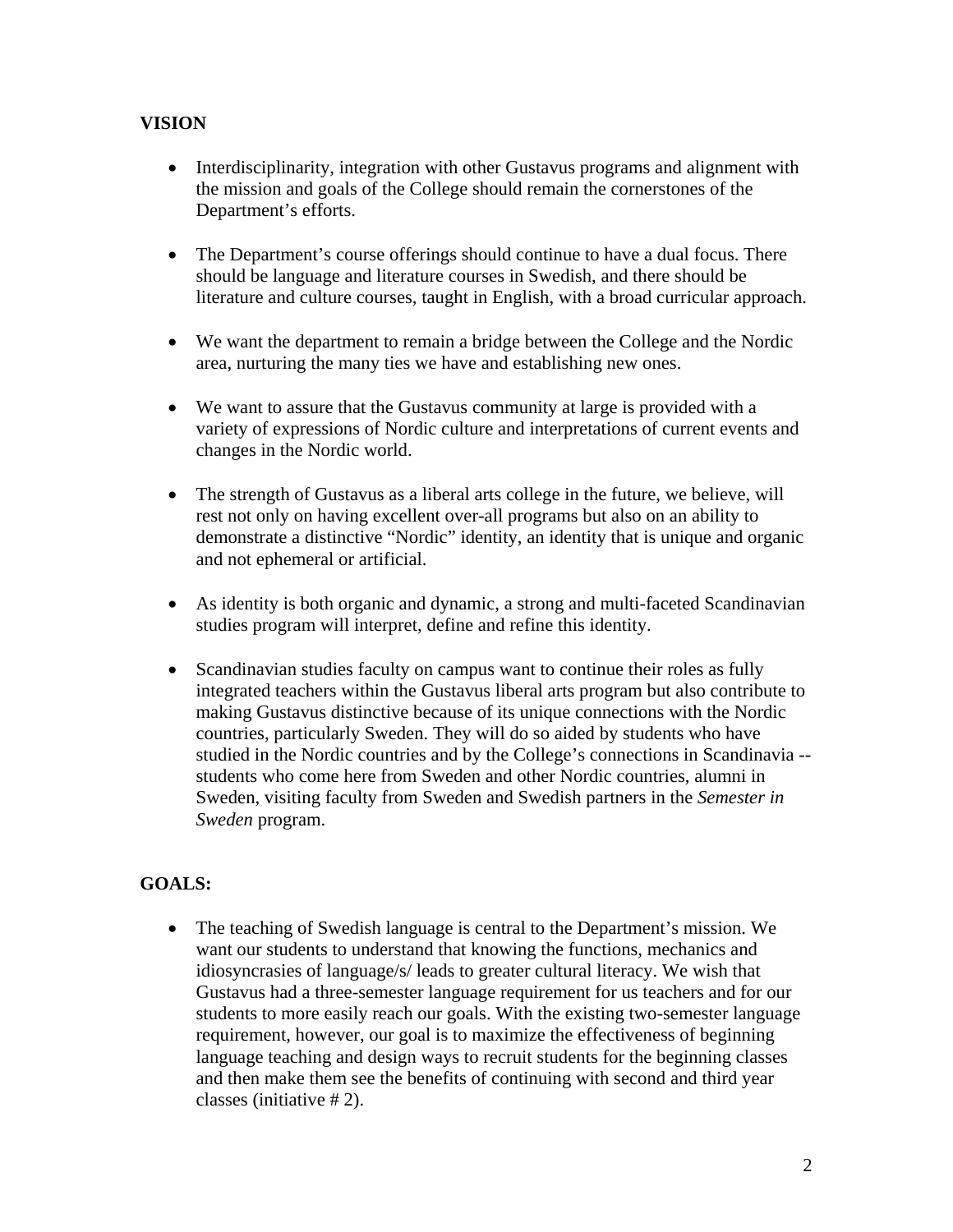- Capitalizing on the competencies and interests of new faculty, the department would develop several new courses: Women (and Children) in Scandinavia, Minority Voices in Scandinavia/Germany, Masterpieces in Scandinavian literature, Intensive Swedish (January), Salsa and Global Culture (January), for example.
- We, as a department, see the upcoming sesquisentennial celebration of the founding of the college as an opportunity to present modern Scandinavia. The Nordic region that today is multicultural, much like "America" was to European emigrants at the time Gustavus was founded. Here we could help the College, in its celebration, to connect its immigrant past with immigrant realities of today. A focus on modern Scandinavia would also illustrate how small nations confront challenges of contemporary societies, such as immigration, policies regarding refugees, human rights, animal rights, the role of churches in a secular society and the whole gamut of environmental policies (initiative # 3).
- Gustavus is in a VERY GOOD position to showcase circumpolar Scandinavia during the fourth Global Insight year, scheduled to be a Circumpolar Year. Gustavus has excellent connections with the Sami people, the indigenous people of Scandinavia, northern Finland and the Kola Peninsula of Russia. Nils-Aslak Valkeapää (1943-2001), the foremost representative of Sami culture internationally, was the first Out of Scandinavia artist-in-residence at Gustavus (1989); Roland and Edi Thorstensson have translated an anthology of Sami prose and poetry for American audiences (University of Washington Press) and have many contacts in Samiland; Roland Thorstensson has taught a course on Sami culture seven times since 1995; Thorstensson has also team-taught a course on Sami culture with Krister Stoor (three times); Krister Stoor, a Sami, was at Gustavus for five months in 2004, funded by a grant from the American Scandinavian Foundation; Stoor is also an important collaborator in the Semester in Sweden program (initiative # 4).

These are some goals for our students (copied from List of Outcomes in the Department's assessment plan):

- Students will learn to understand that foreign language study, per se, is a cornerstone of a liberal arts education.
- Students will have a basic knowledge of the history of the Nordic countries and the distinctiveness of Nordic culture as reflected in literature and the arts.
- Students will be aware of important issues and concerns in the Nordic countries today.
- Students will learn to appreciate the Nordic area as a multicultural and multiethnic area and recognize its links with the rest of the world.
- Students, through campus courses, internships and experiences in a Nordic country, will receive a base for comparative value judgments about social systems, the use of environment, public and private morality, and religious traditions.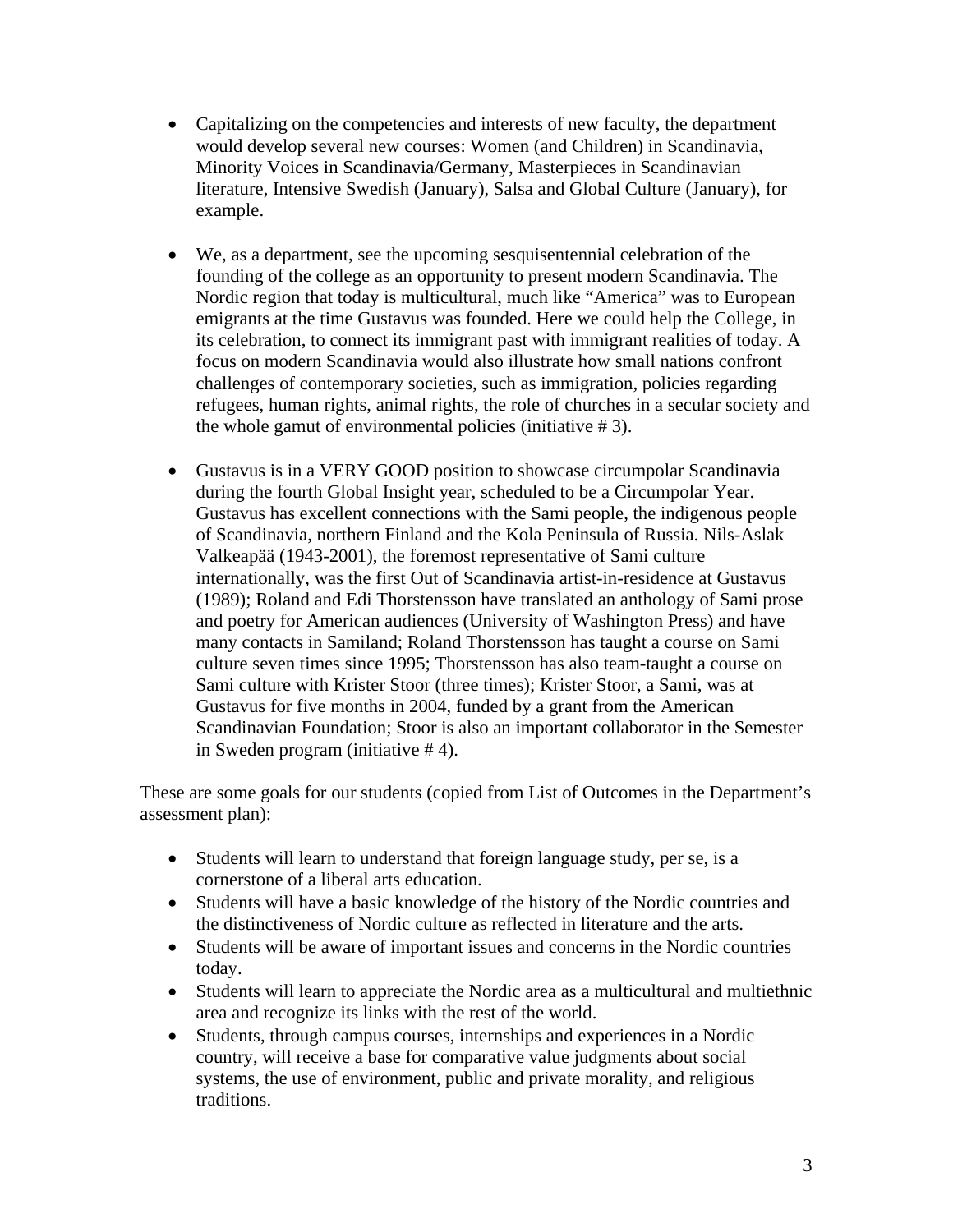# **1.2 Programs**

In the early 1980s, Scandinavian Studies and Classics, offering both language study and culture/ area studies courses in English, became the first such interdisciplinary departments in the area of humanities at Gustavus. The Scandinavian Studies Department now offers a unique interdisciplinary "language and culture studies program," while also constituting an integral part of the curriculum and community at Gustavus Adolphus College and contributing to the national advancement of Scandinavian Studies through scholarships by its faculty. By " language and culture studies program" we mean a program that sees language study, interdisciplinarity and holistic thinking as cornerstones of a liberal arts education. The Department's courses allow students to understand ordinary and extraordinary life through the study of language, literature, film, art, history, politics and sub-categories such as diversity and multicultural studies, gender studies and the study of indigenous and dominant cultures (working with and working against each other).

The majors take courses from within the department, from the departments of History and from institutions in Scandinavia with which the college has exchanges. In 2009 there will be a new *Semester in Sweden* program, operated and owned by Gustavus. This semester program, led by a different Gustavus faculty member each year, is designed to interest and meet the needs of any Gustavus student, not just Scandinavian Studies majors. The majority of students choosing this program will likely be those who have a strong interest in Sweden and Swedish life, however. It is our hope that the program will also attract new students to Swedish language courses.

The Department contributes to general education at Gustavus in several ways:

- We have offered one First Term Seminar each year since the FTS program was started and, for many students, our FTS has been an introduction to Scandinavia that has lead to their taking more courses from the Department.
- Six of the Department's courses have a general education area designation
- Four have a WRIT or WRITD designation
- Three courses in the Semester in Sweden program have a general education area designation (sometimes more than three)

We will initiate conversations with other departments to have some of our courses crosslisted or become part of existing interdisciplinary programs. These departments and programs include: Peace Studies, Gender and Women Studies, English, German, Theater, Political Science and Environmental Studies. The hiring of Helena Karlsson in 2006 has created some new opportunities to cooperate with other departments and programs. Dr. Karlsson has academic competencies for teaching courses in Gender Studies, Multicultural Studies and German language and culture. The recent hiring of Glenn Kranking for a position in the History Department will also enhance the Scandinavian studies program. Mr. Kranking is fluent in Swedish, has a reading knowledge of Norwegian, Danish and Finnish. He will teach courses in Nordic history – hence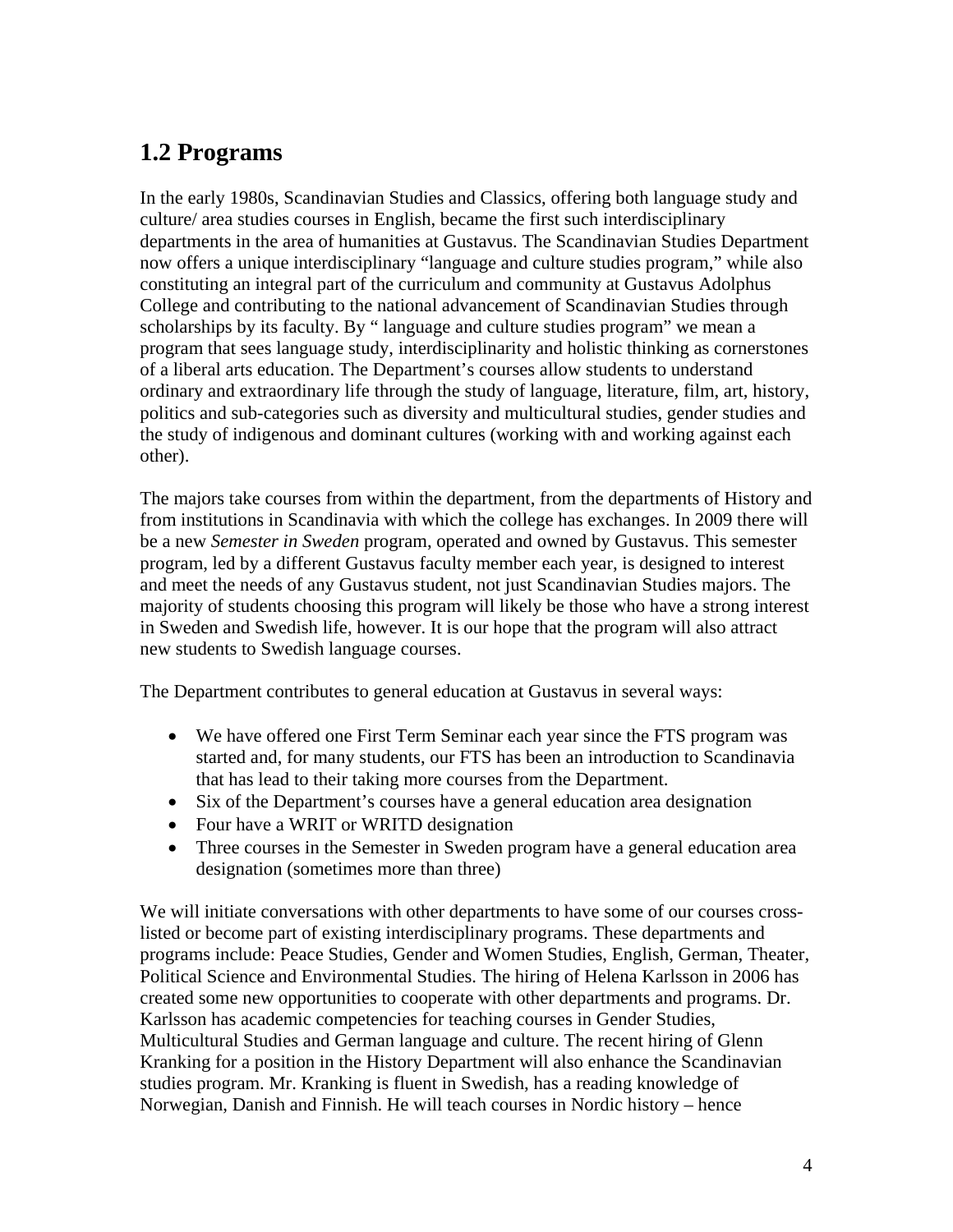contributing to the Scandinavian studies course listings the way Byron Nordstrom has done for three decades – and he could also add a new focus, Sweden's relationships with the eastern Baltic area and Russia (topics his doctoral dissertation is focusing on).

# **1.3 Support relationships**

Presently our only formal partnership with an academic department is with History, which department offers regular courses on Scandinavian history (listed as elective courses for the Scandinavian Studies major). This relationship is crucial for our major and will now continue (see 1.2).

We also work closely with the Office of International Education in planning and carrying out our programs in Scandinavia (the Universities of Uppsala, Växjö and Umeå, Mora Folkhögskola and *Semester in Sweden*) and with Residential Life for operating Swedish House.

We have always worked closely with Admission but would like to work even more closely (see below under "Strengths" and initiative # 2).

See 1.2 for departments and programs with which we plan to establish support relationships.

In Minnesota, we would also like to cooperate, when possible, with the American Swedish Institute (Minneapolis) and institutions that offer programs in Nordic studies (St. Olaf, Concordia College, and the University of Minnesota). We would also like to establish more formal ties with Sjölunden, the Swedish language village of the Concordia College Language Village system.

# **Section 2 Strategic review**

The Department had its ten-year review in 2006. The self-study made for this review and the external review itself, with reviewers from both a similar institution (North Park University) and a large research university (University of Wisconsin/Madison), provided a plethora of information and ideas for us to ponder and include in the Department's strategic plan. The review also called attention to upcoming changes in the composition and leadership of the department: *The present self-study has as a major objective to provide helpful information and guidelines for the Department's new faculty, since all the present faculty will be retired when it is time for the next review.* The College has now hired replacements for Roger McKnight (Helena Karlsson) and Byron Nordstrom (Glenn Kranking). Roland Thorstensson will retire in 2010. To secure the success of the Department in serving the students and carrying out the goals listed above, it is imperative that Thorstensson be replaced by a tenure-track faculty who will teach both Swedish language and Scandinavian studies courses (initiative #1).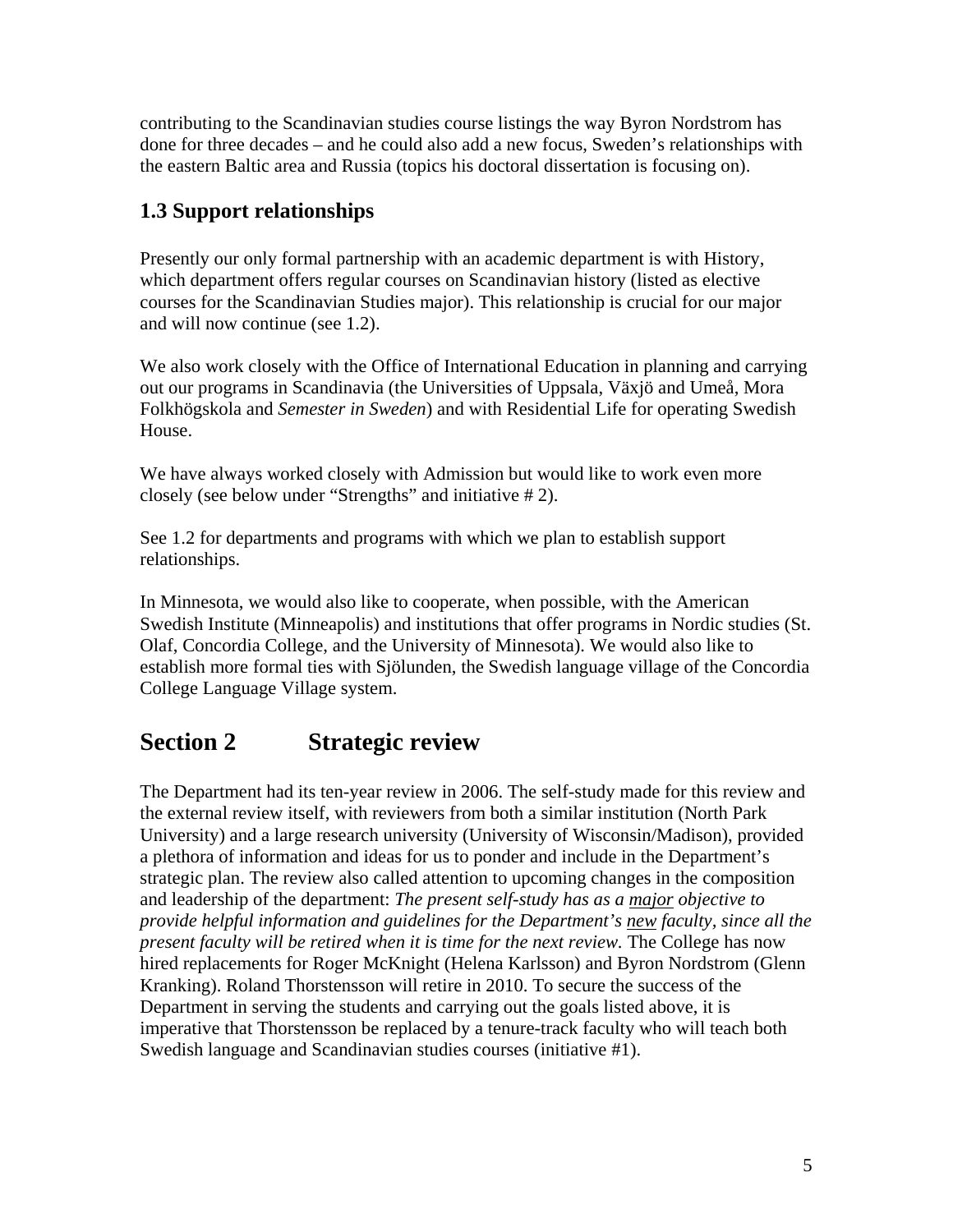## **2.1 Strategic issues**

#### **Strengths:**

- In the years to come the new department faculty can work from the base of an established program.
- The College has recently made two excellent appointments, Helena Karlsson and Glenn Kranking, to replace two retiring faculty, Roger McKnight and Byron Nordstrom. Both Karlsson and Kranking know and understand what the program has been; both have new ideas and competencies that will form the new foundation for a viable and vital program for the next decades.
- We have excellent connections with Scandinavian Studies programs in this country and in the Nordic region, particularly Sweden.
- The Department's mission is well in line with the Gustavus mission and its courses are well integrated with the Gustavus curriculum.
- We have good exchange programs in Sweden and a new Semester in Sweden program (for both majors and the general student).
- We have a direct line to Sjölunden, the Concordia College Swedish language Village (for young people ages 7-18). It was founded by Gustavus faculty (Roland and Edi Thorstensson were its first deans), employs Gustavus students as counselors, and many Sjölunden villagers select Gustavus as their college.
- We have a Swedish House, a separate dorm on campus for Swedish language students, listed as the "gem of the program" by the outside reviewers in the 2006 department review (initiative #5).
- We have excellent library holdings and library acquisitions budget.
- We have community and outreach programs such as Out of Scandinavia writer-inresidence program and Scandinavian Yuletide Breakfast.
- While they are not organized and run by the department, we can be part of the planning of the College's Nobel Conference, Raoul Wallenberg Lectureship and Linnaeus symposium and gain recognition "by association."
- We have been fortunate in receiving endowed support for our departmental programs (used for out-reach purposes – Out of Scandinavia writer-in-residence program, Scandinavian Retreat for faculty and students in the upper Midwest, hosting Nordic artists and guest speakers, library acquisitions, and we benefit indirectly from the endowed support the College receives for the Nobel Conference, Raoul Wallenberg lectureship, Jacobson scholarship for pre-medical students, the travel scholarship for summer study at the Nobel Museum, Karlskoga, Sweden, and a host of scholarships given to students coming from Sweden and Gustavus students going to Sweden.
- We have a large number of loyal alumni, many of whom work in fields where they can build on their Scandinavian studies work at Gustavus. A great number of our majors come from out-of-state. These are often students who have some previous knowledge of a Nordic language (because of family or because they have studied in Scandinavia during their high school years). If they prefer to study at a liberal arts college and not a university, Gustavus generally comes up in their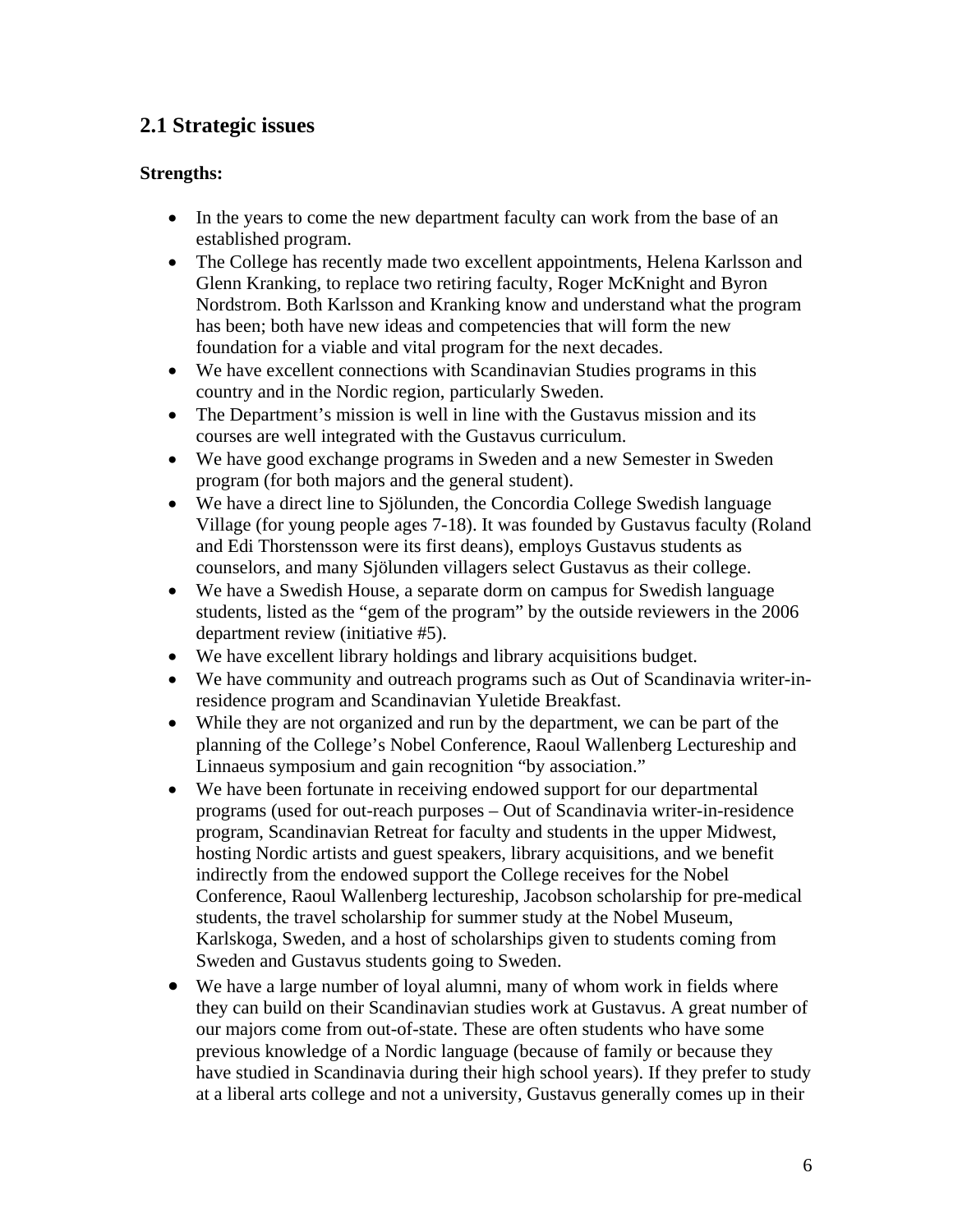Internet searches. In order for this to be an even greater strength, the Department and Admission have to become more intentional, more focused in their attempts to recruit such out-of-state students (see initiatives below).

• In sum, Gustavus has plenty of concrete evidence to put forth when people ask *How Swedish (Scandinavian) is this college these days?*

### **Weaknesses (internal/):**

- In spite of the Department's involvements in a great many aspects of college life (academic, outreach, social), we are sometimes concerned about our visibility on campus as an academic unit. New faculty and administrators sometimes fail to see how integrated the department is and may look at our curriculum as "on the fringe" or non-traditional. It takes time to explain one's existence, but maybe that is inevitable for a department that has a focus not generally found at other colleges.
- While we have good endowed support for programs related to events and activities, we do not have an endowed chair. It would strengthen our program immeasurably if we had one (initiative # 6).

## **Opportunities:**

- The turnover of Scandinavian Studies faculty, because of retirements, will present new challenges but also great opportunities for assessing what old "directions" to keep and new directions to take.
- The new Semester in Sweden program will, if operated and advertised well, add to the Department's visibility on campus. The program is intended for any Gustavus student and not just those specifically interested in Scandinavian Studies, and the program director will be selected from applicants from any academic department on campus.
- The semester in Sweden program will provide continuous opportunities to nurture our connections with Swedish institutions and make new connections.

### **Challenges (external/internal):**

- Thorstensson's personal comments: The Department will soon have only junior faculty working without any senior departmental mentors. They will need to focus on what any not-yet-tenured faculty needs to focus on: teaching as a first priority, program maintenance and program planning as a second priority, scholarship as much as can be expected, and college governance to become better acquainted with college policies and meet Gustavus faculty.
- Maintaining the department's programs and planning new ones can be a daunting task. The department has few faculty members and they have many different kinds of responsibilities that members of other larger departments do not have.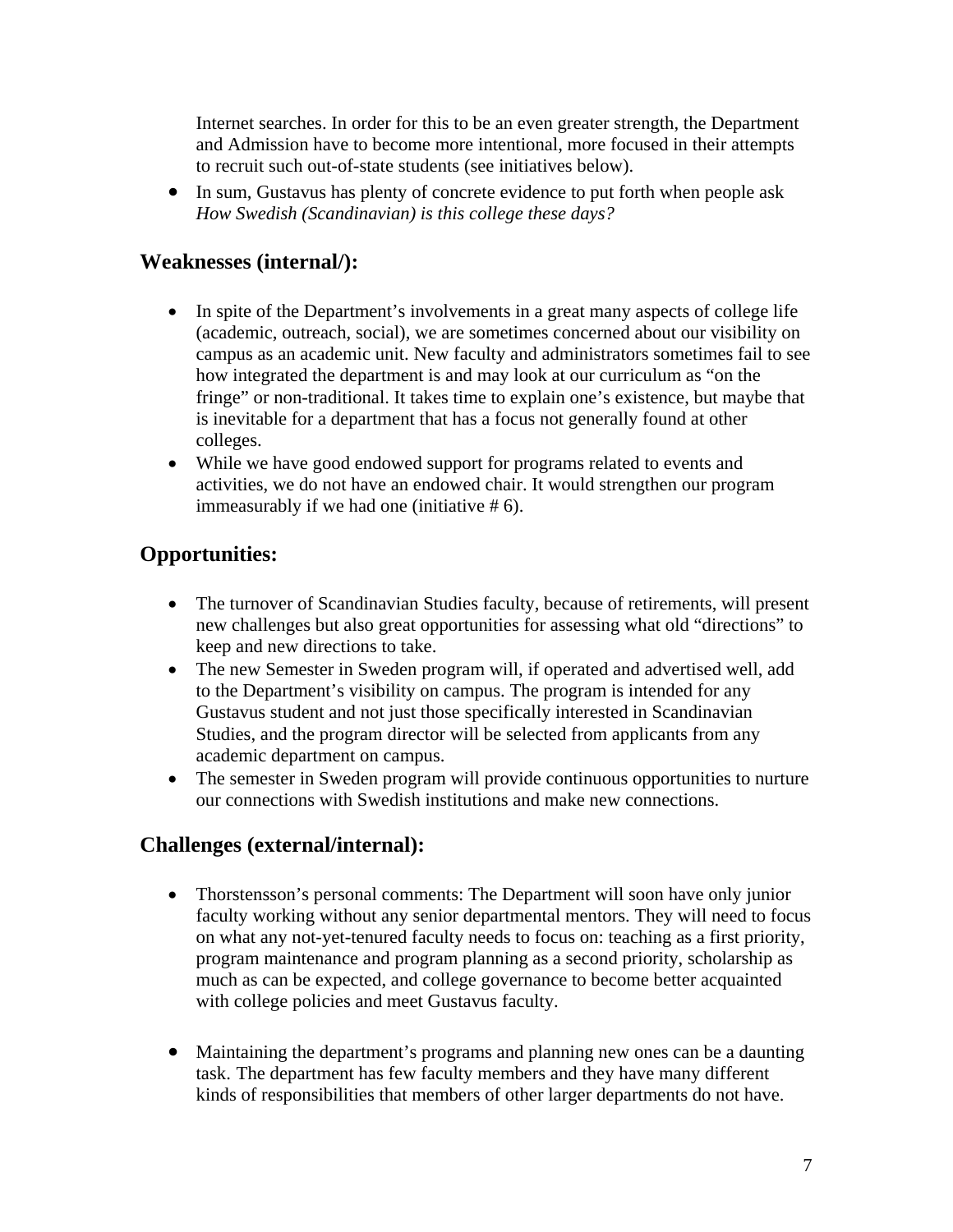We get request for giving lectures and presentations on specific topics and "anything Swedish/Scandinavian"; we get requests for administering Swedish language placements tests from people around the country; we get request for translating personal letters…even recipes sometimes; we get requests from Swedish artist who want to come here to perform; we get requests from Swedish groups and individuals who want to come to Gustavus and be given guided tours; we get phone-calls, now e-mails, from media wanting both facts and opinions ….and more. The new, not-yet-tenured faculty need to set their own priorities, as said above, and the College Personnel Committee needs to know how the responsibilities of the members of the Scandinavian Studies department are as unique as the department itself. It has taken decades to build a department with a broad curriculum and an array of out-reach activities. New faculty should not feel as though they are stewards of a legacy, but instead feel free to build, renovate and innovate as they themselves see fit.

- Thorstensson continues: With entirely new faculty very soon, there will be new challenges (and opportunities … see above). While becoming familiarized with policies and ways at Gustavus, the new faculty will also have to provide leadership for a new program, their program. As said before, they will have to assess what parts of the existing curriculum to keep and what to add to it; they will have to become familiar with the Department's outreach programs, keep those that need to be kept, drop some and add new ones; and they will have enhance both their own and the Department's visibility on campus and nationally. It will be important for them to set personal and program priorities early, looking for ways to achieve a balance. They will need to take ownership of the program at large and avoid being owned by it.
- Hiring itself may present challenges. In a small department every members will have multiple tasks. Every candidate will not have the willingness or ability to be" diversified." We will need to find faculty who complement each other, work well together, and are willing to try new things, experiment. In a few years there will be an entirely new department. Exciting!

### **2.2 Barriers**

- Individual departments' policies sometimes makes interdisciplinary cooperation difficult
- The size of our department, with each member carrying a large percentage of the department's workload, makes leaves for an individual faculty member a bit challenging. It is sometimes difficult to find a one-year or one-semester replacement for a regular teacher.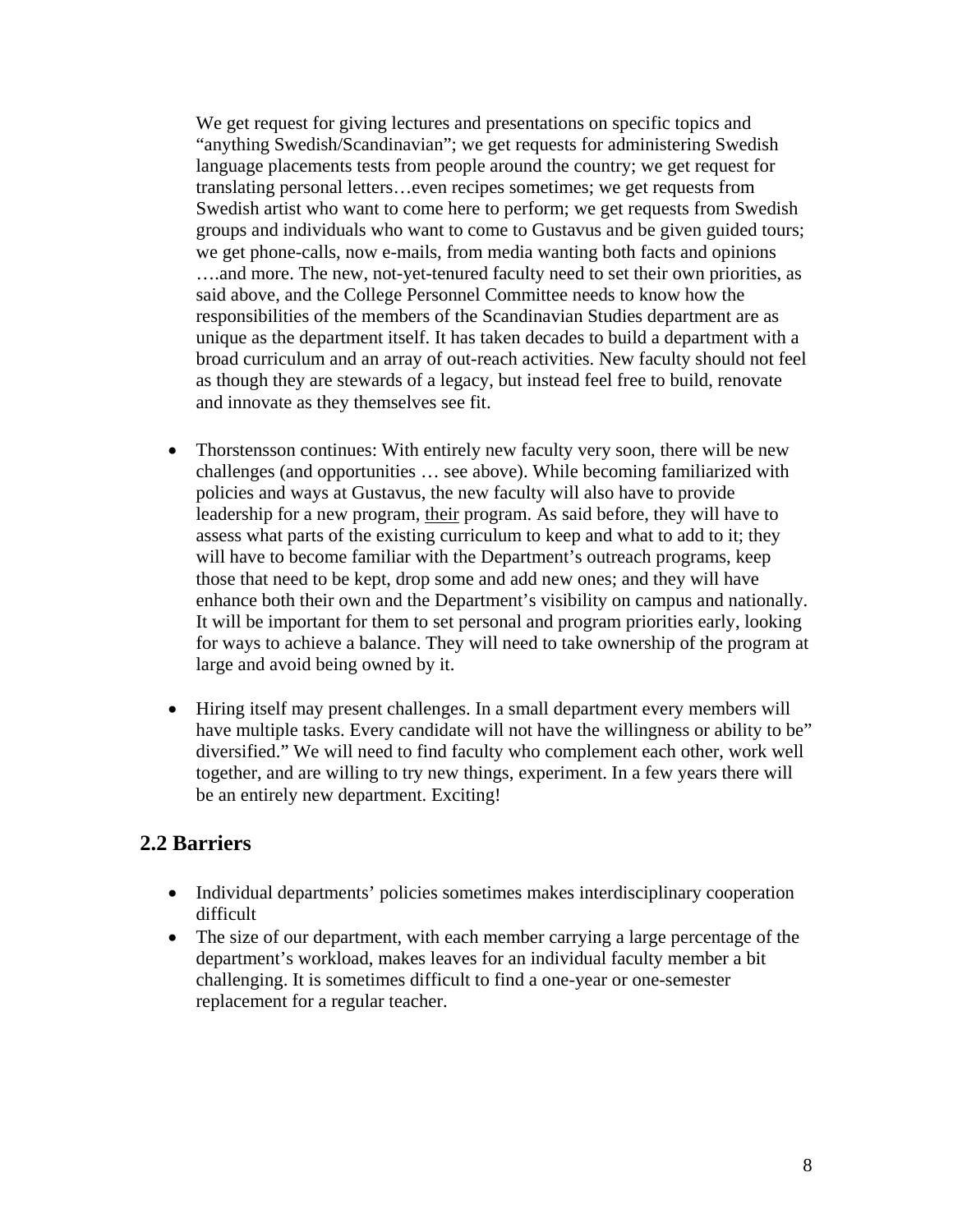### **Section 3 -- Strategic Initiatives and recommendations**

#### **Strategic initiative # 1**

We recommend that a search for a tenure-track position in Scandinavian studies/Swedish be begun in the late summer of 2009 to replace Roland Thorstensson who retire in the spring of 2010.

#### **Strategic initiative # 2**

We recommend a thorough exploration of ways to recruit more students to Swedish language classes. The Swedish language teachers should meet, perhaps as a summer workshop, to coordinate their efforts and design ways to maximize enrollment. The Department should also work more closely with Admission in order to attract more outof-state students.

#### **Strategic initiative # 3**

We recommend that the College and the Department work in concert while planning the sesquicentennial celebration and that planned events focus on contemporary Sweden/Scandinavia.

#### **Strategic initiative # 4**

We recommend that the study of Sami culture be a significant part of the third Global Insight year since the focus that year will be circumpolar cultures. We have good contacts with Sami scholars and should seek their help to design appropriate programs. We should consider inviting a Sami scholar to campus for January term or a full semester.

#### **Strategic initiative # 5**

Swedish House has been a good informal classroom for students of Swedish. We should consider, again, having a native speaker with responsibilities for programming and informal language instruction. The person selected for this role should receive remuneration, perhaps a free room.

#### **Strategic initiative # 6**

The Department has good funds for program-related purposes. We should still seek to have some of our programs endowed – the Out-of-Scandinavia artist-in-residence program, the Semester in Sweden program, to mention two – and we are still hoping that, someday, there will be an endowed chair in Scandinavian Studies.